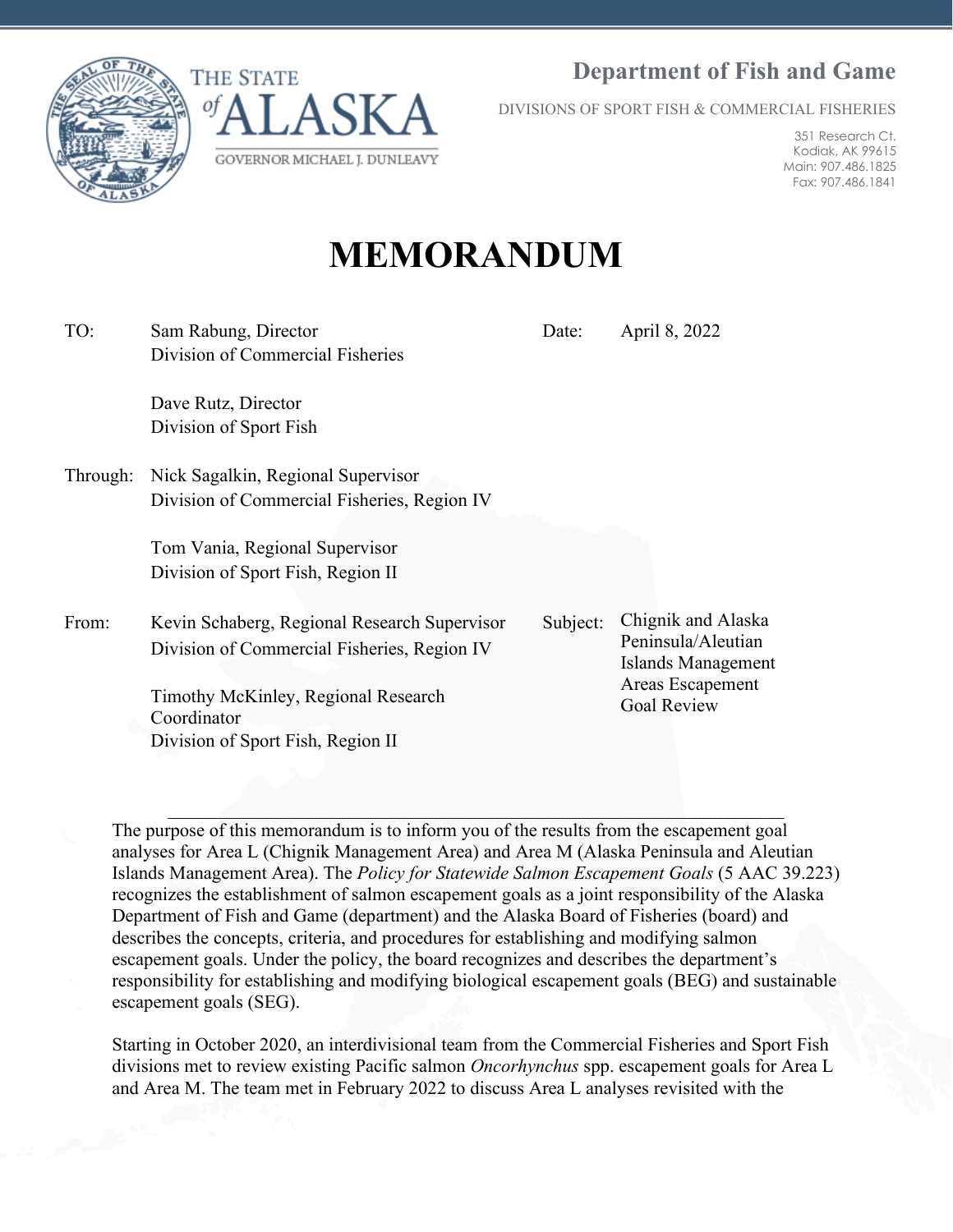addition of new data for Chignik sockeye salmon. The team has reached consensus on all revisions outlined below.

Three important terms defined in the *Policy for the Management of Sustainable Salmon Fisheries* are:

- *biological escapement goal* (BEG): the escapement that provides the greatest potential for maximum sustained yield (MSY); and
- *sustainable escapement goal* (SEG): a level of escapement, indicated by an index or an escapement estimate, that is known to provide for sustained yield over a 5 to 10-year period, used in situations where a BEG cannot be estimated or managed for; and
- *inriver run goal* (IRRG): a specific management objective for salmon stocks that are subject to harvest upstream of the point where escapement is estimated; the inriver run goal will be set in regulation by the board and is comprised of the SEG, or BEG, plus specific allocations to inriver fisheries.

The review team determined the appropriate goal type for each stock with an existing goal, based on the quality and quantity of available data, and then determined the most appropriate methods to evaluate the escapement goal. If a sufficient time series of escapement and total return estimates was available and the data contained sufficient information to provide a scientifically defensible, accurate estimate of the spawning escapement with the greatest potential to produce maximum sustained yield  $(S_{MSY})$ , then the data were considered sufficient to attempt to develop a BEG. Methods used to develop BEGs included spawner-recruit, yield, zooplankton biomass and euphotic volume analyses (Munro 2018). If return estimates were not available or the data were not sufficient to estimate S<sub>MSY</sub>, the data were used to establish an SEG. Methods used to develop SEGs included the percentile approach as described by Clark et al. (2014).

Following these analyses, the team estimated escapement goals for each stock, compared these estimates with the current goal, and agreed to either keep the current goal, change the goal, or eliminate the goal.

The previous escapement goal review for Areas L and M occurred in 2018 (Schaberg et al. 2019a and 2019b). For the 2020 review, 3 additional years (2018–2020) of data (Table 2) were considered. Based on these new data, the team determined if there was enough new information to review existing goals or create new goals for systems that do not have goals. If new information indicated review was necessary, we determined which type of goal was most appropriate and conducted the analysis indicated by the data quality and type of goal. The team did not identify any systems suitable for creating new goals, and only systems with goals currently in place were further considered.

# **AREA L (CHIGNIK MANAGEMENT AREA)**

# King Salmon

The team determined the Chignik River king salmon goal did not warrant review as it was investigated in the last cycle and the new data were in the range of previous years. The team found no change was warranted to the current BEG of 1,300 to 2,700 fish (Table 1).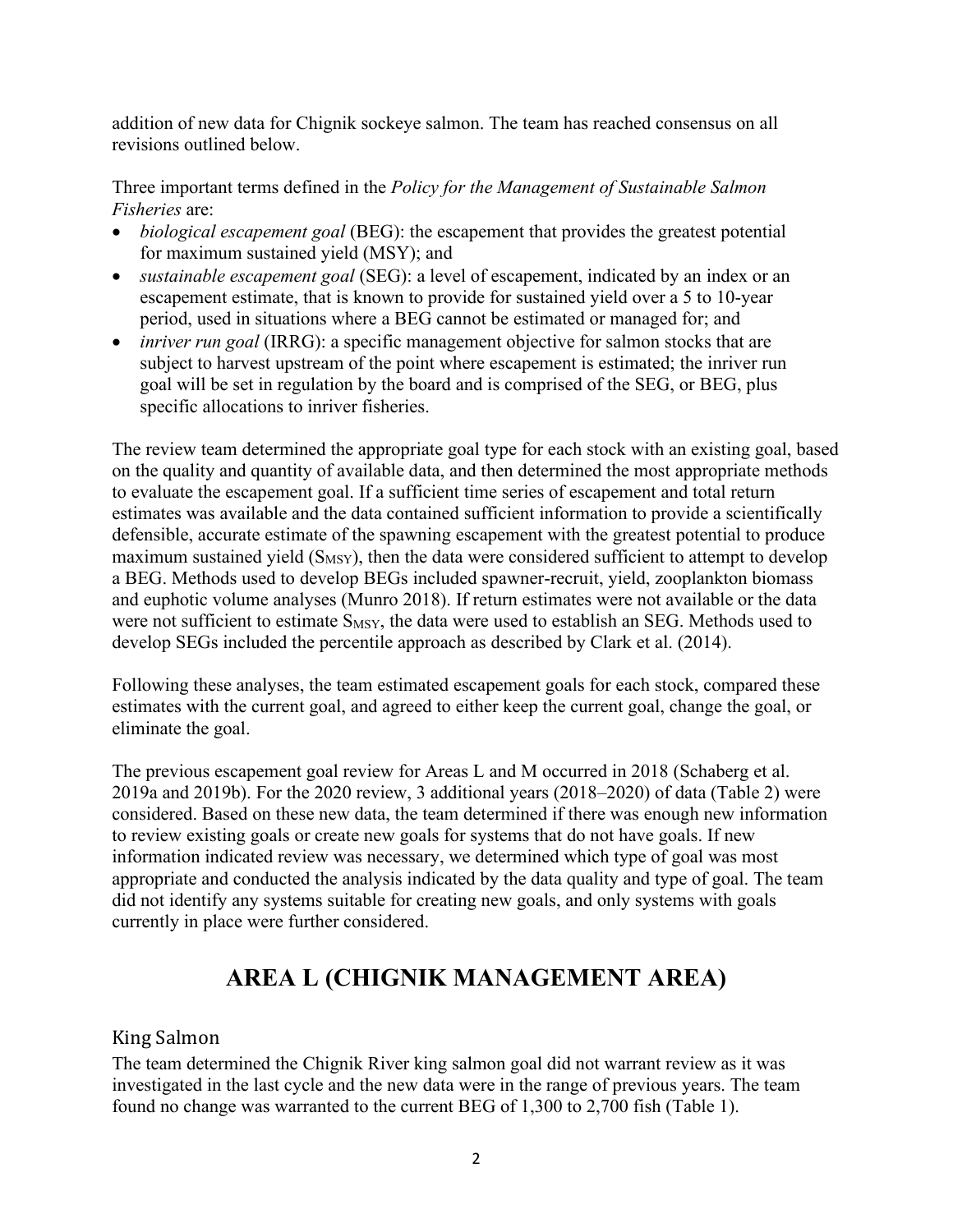#### Sockeye Salmon

The team discussed and advised discontinuing separate escapement goals for the early and late runs in favor of a single Chignik River sockeye salmon escapement goal. Analyses of new information indicated notable changes to the rearing habitat and life history strategies of Chignik River sockeye salmon. Specifically, at the Black Lake Workshop hosted by the U.S. Army Corp of Engineers (USACE), November 3-4, 2021, the USACE revealed that the Chignik River watershed had stabilized around the year 2000. Studies initiated in 2011 identified that climate drives rearing early-run juvenile sockeye salmon from Black Lake, to rear throughout the entire watershed (Walsworth et al. 2015, Walsworth et al. 2020), with late-run juveniles outcompeting early-run juveniles when both overlap rearing in Chignik Lake (Griffiths et al. 2013). With watershed morphology stabilized and greater variability in recent climatic conditions, it is unlikely that the utilization of the entire watershed by early-run juvenile sockeye salmon will change. Spawner-recruit relationships indicate increased density dependence and lower productivity for both runs since watershed stabilization, suggesting the adaptive rearing strategies of early-run juveniles may have increased intraspecific competition in Chignik Lake, and possibly throughout lower reaches of the watershed, systemically influencing productivity. The team found a single Chignik River sockeye salmon escapement goal would accurately reflect productivity affected by broadscale freshwater habitat use and increased mixed-stock interactions by Chignik River sockeye salmon. Further, a single escapement goal addresses the limited rearing capacity of Chignik Lake, which supports both early- and late-run juveniles and would simplify management during the traditional "overlap" period.

Bayesian Ricker models were fit in the Pacific Salmon Escapement Goal Analysis (PSEGA) application (Hamazaki 2022). Zooplankton biomass (ZB) and Euphotic Volume (EV) models were also examined. Chignik River sockeye salmon catch, escapement, and age data were recently audited from 1983 to the present; although a longer time series of catch and escapement data exist, daily age composition data are only available for those years. Thus, only data from 1983 to 2013 were used in the analyses. Analyses were initially done using the full data set (1983–2013 brood year data) for each run separately and data from both runs combined. The team also examined a shorter time series of brood year data (1998–2013) to examine stock productivity potentially impacted by watershed stabilization and more recent observations of increased stock interactions.

The team found revising the two separate Chignik River sockeye salmon escapement goals to a single BEG of 450,000 to 800,00 fish was appropriate. Results from both time series of data were used for this escapement goal analysis. The revised lower bound of 450,000 fish is based on the estimate of  $S_{MSY}$  of 500,700 fish using the 1998–2013 time series: these lower production years may be more indicative of conditions that will be encountered in the near future. Using the 1998–2013 time series, the lower bound of 450,000 fish is also estimated to provide, on average, a 90% probability of achieving 80% of MSY for the overall run and supported by the ZB model lower bound of 448,096 fish for Chignik Lake where juvenile early- and late-run fish rear together. The revised upper bound of 800,000 aligns with the estimate of  $S_{MSY}$  of 789,000 fish using the entire 1983–2013 time series. This level of escapement also is known to provide replacement, where escapements that exceed this value have not consistently provided replacement. These brood years provide better insight into the overall variability of stock production and potential yield in the future. Using the 1983–2013 time series, the upper bound of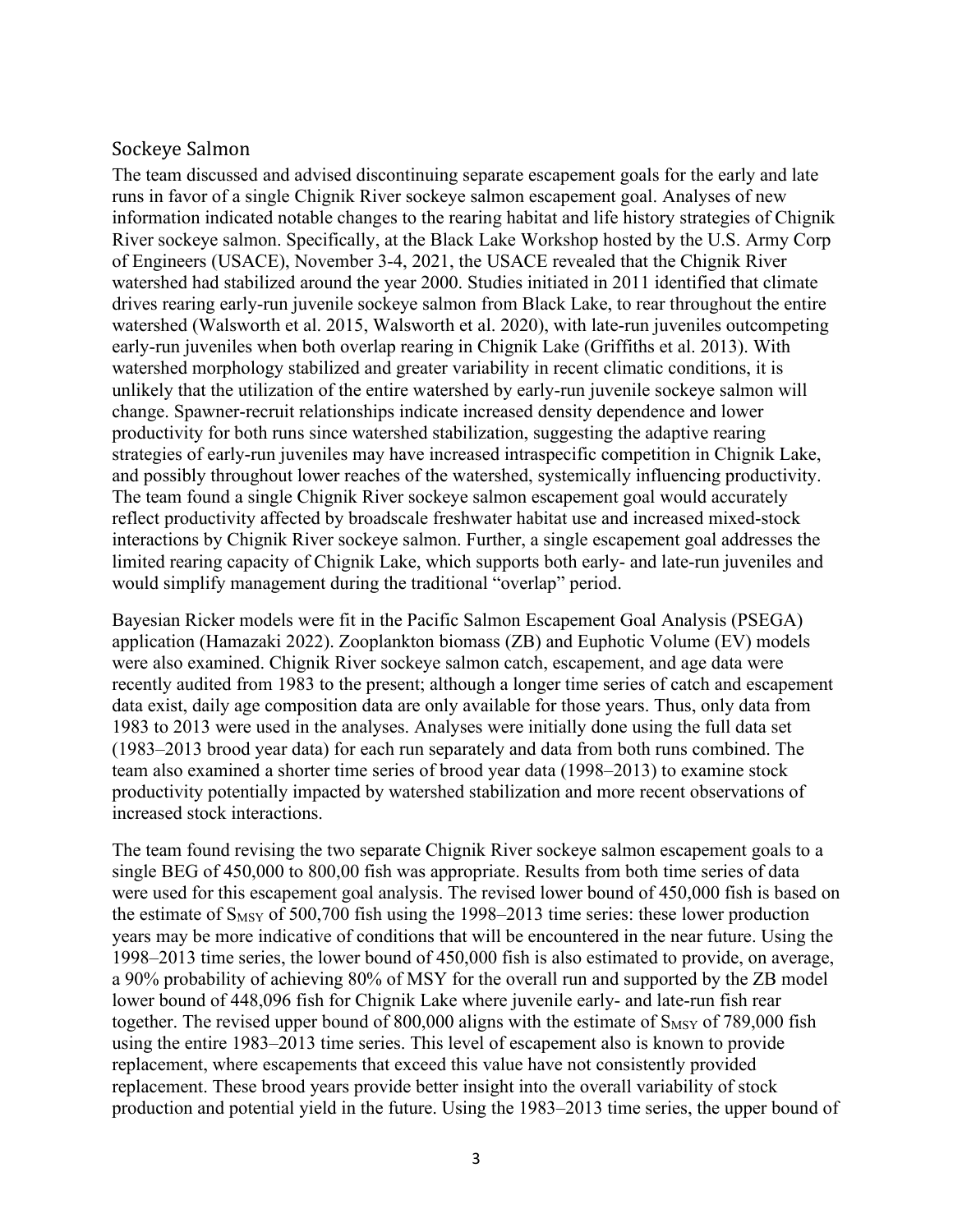800,000 fish was also estimated to provide, on average, a 90% probability of achieving 80% of MSY for the overall run.

## Pink and Chum Salmon

Recent escapement data (Table 1) were examined to determine if re-analysis of areawide aggregate escapement goals for pink and chum salmon were necessary. The team determined that the additional years of data were within the range of past observations. These stocks were reviewed and revised in 2015 (Schaberg et al. 2015a) and did not warrant further review because of the recent revision in 2015.

### Coho Salmon

There are no coho salmon escapement goals in Area L, as survey conditions often preclude accurate assessment.

# **AREA M (ALASKA PENINSULA AND ALEUTIAN ISLANDS MANAGEMENT AREA)**

# King Salmon

The only king salmon escapement goal in Area M is for Nelson River (Table 2). The goal was last updated in 2019 (Schaberg et al. 2019b). There were three years of new stock-recruit data but the new information would not effectively change the stock-recruit relationship, and the team agreed that further analysis was not warranted in 2020.

#### Sockeye Salmon

Of the 13 escapement goals for sockeye salmon in Area M, six (Ilnik, and Sandy Rivers; Christianson and Mortensens Lagoons; and Orzinski and Thin Point Lakes) were last formally analyzed in 2007 because escapements to these systems generally met their respective goals and past review teams made no changes. The escapement goal review team updated the analysis of these escapement goals using the revised percentile approach by Clark et al. (2014). The remaining seven goals (North Creek, Nelson, Meshik, Bear (early and late runs), and Cinder Rivers; and McLees Lake) were more recently assessed and determined to not have any compelling new information to warrant review in 2020.

#### Ilnik River

The team evaluated if using the percentile approach (Clark et al. 2014) with the additional weir count data would warrant changing the escapement goal. Applying the Tier 2 percentile ranges  $(15<sup>th</sup>$  and 65<sup>th</sup> percentiles) to the last 30 years of weir counts (1991–2020; contrast 9.2), team members found increasing the current upper bound, resulting in a revised SEG range of 40,000 to 75,000 fish was warranted.

# Sandy River

The team evaluated if using the percentile approach (Clark et al. 2014) with the additional count data would warrant changing the escapement goal. The team decided to use the  $25<sup>th</sup>$  and  $75<sup>th</sup>$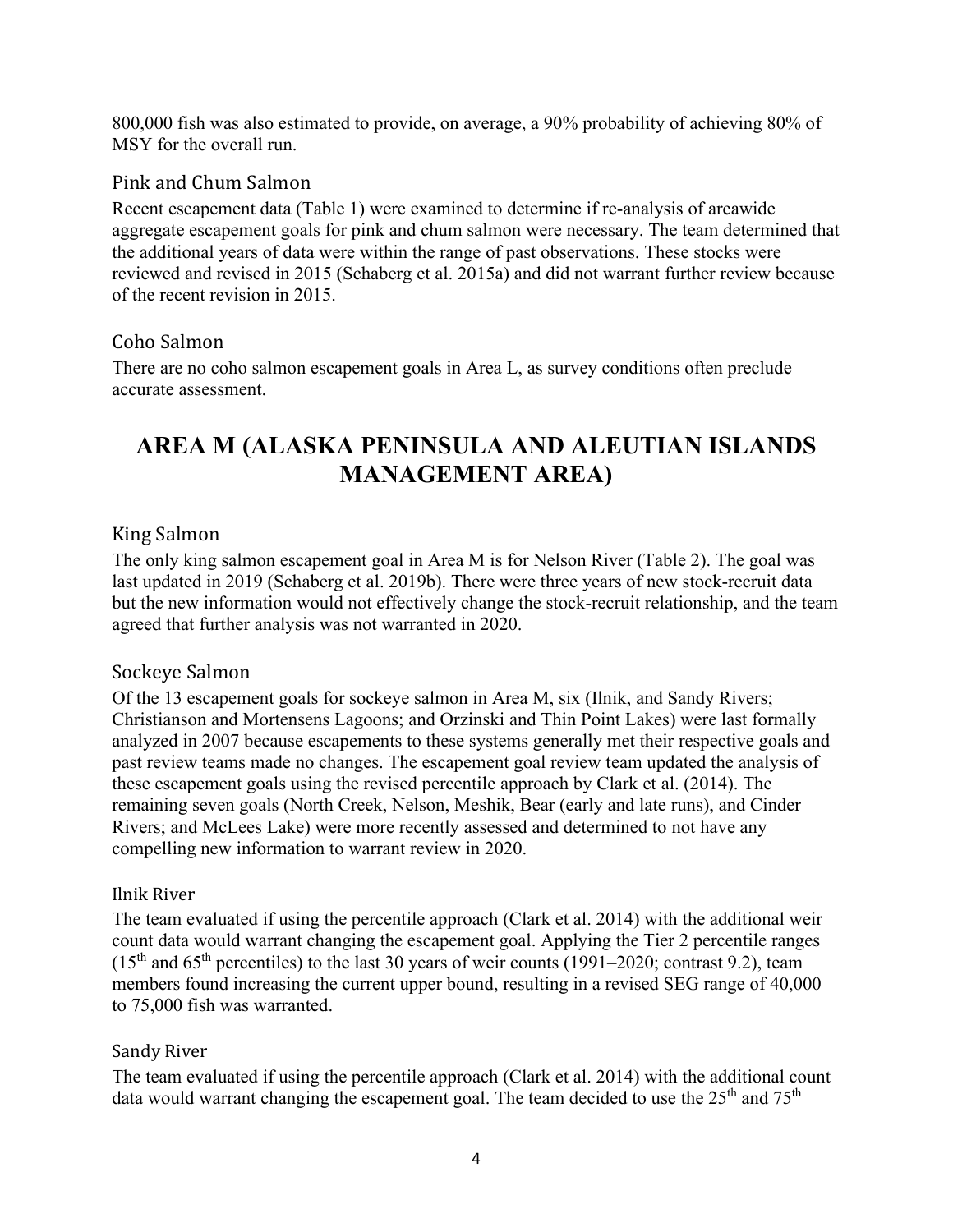percentiles because the harvest rate of this stock is unknown but likely greater than 0.40 and because these fish are harvested in a mixed-stock fishery. Applying these percentiles to the last 27 years of weir counts (1994–2020; contrast 6.3) the team found a small increase to the lower bound, and a small decrease to the upper bound was warranted, resulting in revising the SEG range to 37,000 to 69,000 fish.

#### Christianson Lagoon

The team evaluated if using the percentile approach (Clark et al. 2014), with the additional data, would warrant changing the escapement goal. The  $25<sup>th</sup>$  and  $75<sup>th</sup>$  percentiles were applied to the past 50 years (1971–2020) of peak aerial survey count data (contrast 101.6) because the harvest rate of this stock is unknown but likely greater than 0.40. Results of the analysis indicated reducing the current lower bound would be appropriate, resulting in revising the SEG to 23,000 to 50,000 fish.

#### Mortensens Lagoon

The team evaluated if using the percentile approach (Clark et al. 2014) with additional data would warrant changing the escapement goal. Peak aerial survey count data from 1970 to present, with a contrast of 35.0, were assessed with the  $25<sup>th</sup>$  and  $75<sup>th</sup>$  percentiles because the harvest rate of this stock is unknown but likely greater than 0.40. The team found reducing the SEG to 1,400 to 5,700 fish was warranted based on results of this analysis.

#### Orzinski Lake

The team evaluated if using the percentile approach (Clark et al. 2014) with additional data would warrant changing the escapement goal. Weir count data from 1990 to 2020 (contrast 26.8) were applied to a Tier 2 analysis. The team found reducing the lower bound and increasing the upper bound to an SEG of 14,000 to 28,000 fish was warranted based on this analysis.

#### Thin Point Lake

The team evaluated if using the percentile approach (Clark et al. 2014) with additional data would warrant changing the escapement goal. The past 51 years of peak aerial survey count data (1970–2020; contrast 2,620.0) were assessed using the  $25<sup>th</sup>$  and  $75<sup>th</sup>$  percentiles because of the high measurement error inherent in surveying the system, and harvest rates are believed to exceed 0.40. The team found lowering the SEG to 9,000 to 19,000 fish was warranted.

#### Pink Salmon

The pink salmon escapement goal in Area M was revised in 2016 (Schaberg et al. 2015b). Recent escapement data were evaluated for indications that this goal should be further analyzed. It was observed that recent escapement estimates are within the historic range, and the review team agreed that no further analysis was necessary in 2020.

#### Chum Salmon

Chum salmon escapement in Area M is observed with aerial surveys. Historically, total indexed escapement estimates calculated using methods described in Fox and Whiteside (2020) have been used. There are five fishing districts in Area M, and escapement is aggregated for each: two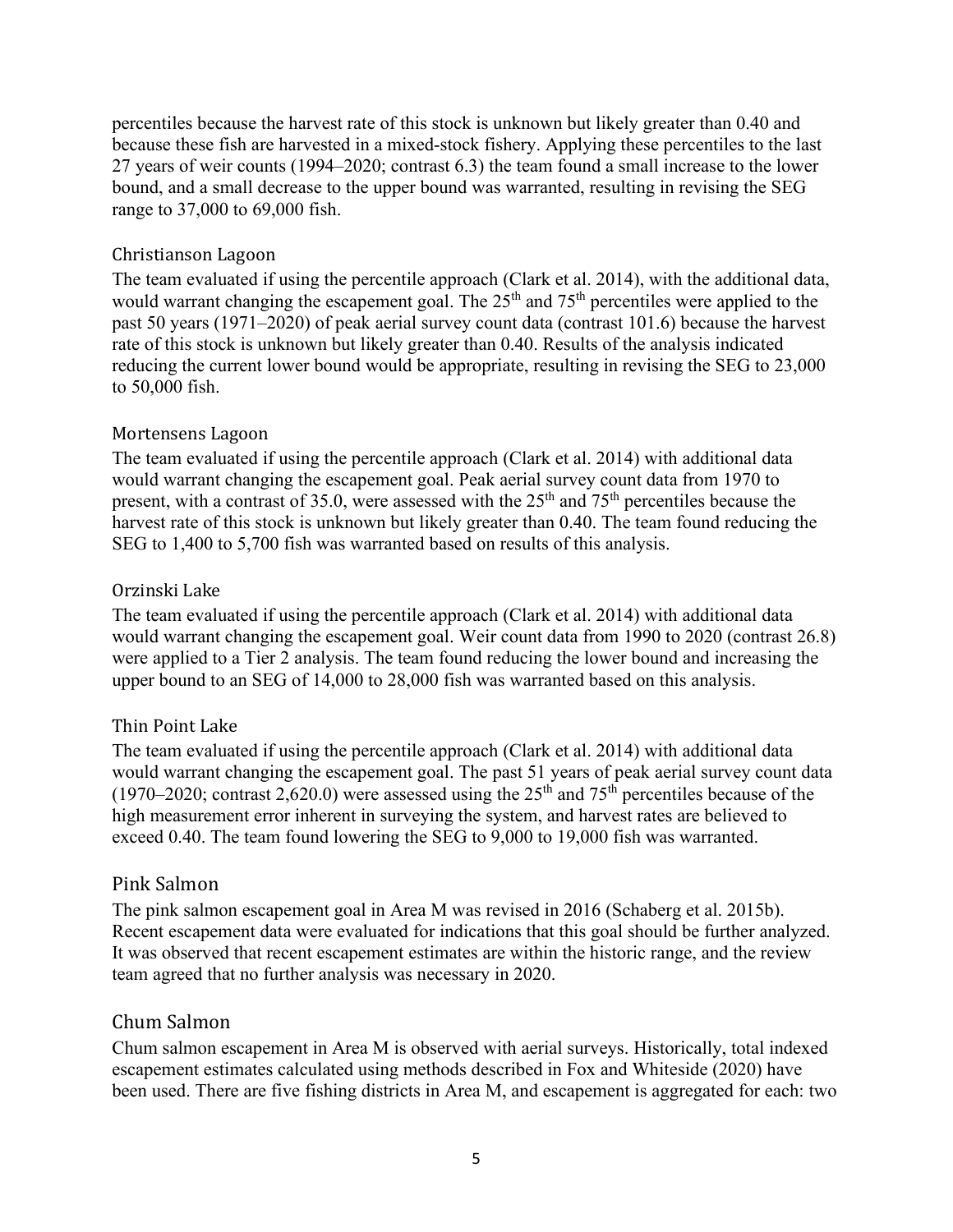on the North side of the Alaska Peninsula and three on the South side. The three chum salmon escapement goals on the South side of the peninsula were revised in the previous cycle (Schaberg et al. 2019b) and therefore were not reviewed.

Stock-specific chum salmon harvest estimates for the Northwestern and Northern Districts of the North Alaska Peninsula were not available. Recent chum salmon escapements (Table 2) were examined to determine if review of Northern and Northwestern District escapement goals was warranted. The team agreed that further analysis was necessary.

#### Northern and Northwestern Districts

Due to the inconsistent nature of aerial surveys throughout these districts, two changes were made to this analysis. One was to shift from the total indexed escapement method (Fox and Whiteside 2020) to the peak aerial survey method (PAS). The second was to review the historical survey data and apply criteria to reduce the number of systems included in the PAS indices. This was done to ensure that the number of systems included in the evaluation and measurement of escapement goals is consistent year to year. In this case, the criteria that determined inclusion were that the system was surveyed a minimum of 32 out of the past 34 years, and that the median peak aerial survey count was 500 fish or greater.

Using the above criteria, the number of streams included in the chum salmon PAS index was reduced from 76 to 18 for the Northern District and 33 to 9 for the Northwestern District. These reductions will increase the ability of the escapement goals to reveal escapement trends and make them less sensitive to unsuccessful surveys. Similar attempts, as in the past, will still be made to survey the other systems. The selected Northern District chum salmon index streams account for a mean of 74% of the total number of fish counted in the 76 systems formerly used to index the escapement. The selected Northwestern District chum salmon index streams account for a mean of 79% of the total number of fish counted in the 33 systems formerly used to index the escapement.

Peak chum salmon counts in each new index system were aggregated to create a PAS index for each district. Contrast, assessment of measurement error, and estimated harvest rates were considered to determine the proper percentile ranges to use to establish SEGs with the percentile approach (Clark et. al 2014). This resulted in the selection of Tier 3 percentile ranges for the Northern and Northwestern Districts. The team found changing the chum salmon aggregate escapement goals to an SEG of 49,000–132,000 fish for the Northern District and an SEG of 49,000–133,000 fish for the Northwestern District was warranted.

#### Coho Salmon

There are two escapement goals in Area M for coho salmon one each for the Nelson and Ilnik Rivers. These goals have not been reviewed recently and the team agreed that further analysis was warranted in 2020.

#### Nelson River

The team evaluated if using the percentile approach (Clark et al. 2014) with additional data would warrant changing the escapement goal. Estimated total escapement from 1987–2020, with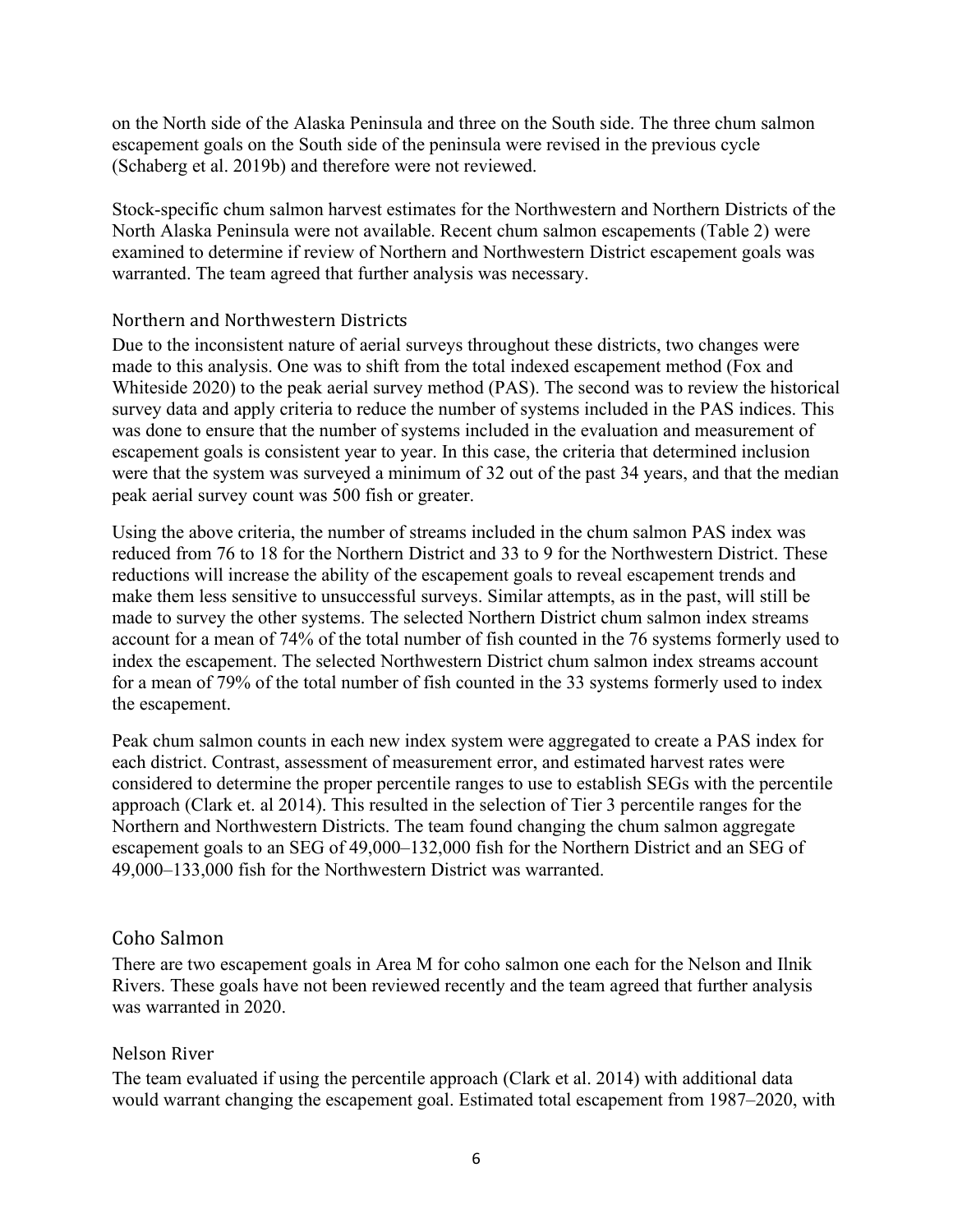a contrast of 3.6, were assessed with the  $25<sup>th</sup>$  and  $75<sup>th</sup>$  percentiles (low contrast, high measurement error from aerial survey data, and harvest rate unknown but likely greater than 0.40). The team found revising the lower-bound SEG of 18,000 fish to an SEG range of 19,000 to 29,000 fish was warranted based on this analysis.

#### Ilnik River

The team evaluated if using the percentile approach (Clark et al. 2014) with additional data would warrant changing the escapement goal. Estimated escapements from 1987–2020, with a contrast of 122.0, were assessed and it was determined that it was appropriate use the Tier 1 percentile ranges  $(20<sup>th</sup>$  and  $60<sup>th</sup>$  percentiles). The team found changing the lower bound SEG of 9,000 fish to an SEG range of 9,000 to 24,000 fish was warranted based on this analysis.

In summary, this comprehensive review of the 22 existing salmon escapement goals in Area M results in 12 goals remaining unchanged, and the revision of 10 goals (6 sockeye salmon: Ilnik River SEG 40,000–75,000; Sandy River SEG 37,000–69,000; Christianson Lagoon SEG 23,000–50,000; Orzinski Lake SEG 14,000–28,000; Mortensen Lagoon SEG 1,400–5,700; and Thin Point Lake SEG 9,000–19,000; 2 chum salmon: Northern District SEG 49,000–132,000; Northwestern District SEG 49,000–133,000; and 2 coho salmon: Nelson River SEG 19,000– 29,000; Ilnik River SEG 9,000–24,000;). Review of the 6 existing salmon escapement goals in Area L resulted in 4 goals remaining unchanged, and the revision of the 2 Chignik River sockeye salmon goals to a single sockeye salmon BEG of 450,000 to 800,000 fish.

There is only one allocative or management plan implication for Area M with the changes, and that is for Orzinski Lake sockeye salmon. Currently in regulation there is an escapement threshold of 25,000 sockeye salmon; achievement of that allows for further liberalization of the gillnet fleet in the Northwest Stepovak section. When that threshold was developed, it was 5,000 fish (25%) above the upper bound of the contemporary SEG. With the changes to the Orzinski Lake sockeye salmon escapement goal, this threshold now would fall within the SEG range (14,000–28,000).

The changes to the Chignik River sockeye salmon goals have management implications for the commercial fisheries in Areas K, L, and M. Current regulations (5 AAC 15.357) direct the department to achieve the escapement goals for the early and late runs, not a single sockeye salmon goal, and further define specific management actions that may be taken during the period of transition from predominately early-run sockeye salmon to late-run sockeye salmon. In addition, regulations also provide guidance for the department to allow harvest of surplus earlyrun sockeye salmon during the transition period while preserving late-run escapement, to meet subsistence needs with late-run fish, to prosecute Eastern District fisheries based on early-run escapement, and to restrict fishing in the Western and Perryville Districts based on late-run run strength. Regulatory language also exists in the Cape Igvak Management Plan (5 AAC 15.360) of Area K and the Southeast District Mainland Salmon Management Plan (5 AAC 09.360) of Area M, which provide guidance for the department to manage fisheries based upon harvestable surpluses in excess of early and late-run Chignik sockeye salmon.

Staff are preparing separate reports for each management area that will document these escapement goal reviews in more detail, including all current and revised escapement goals, as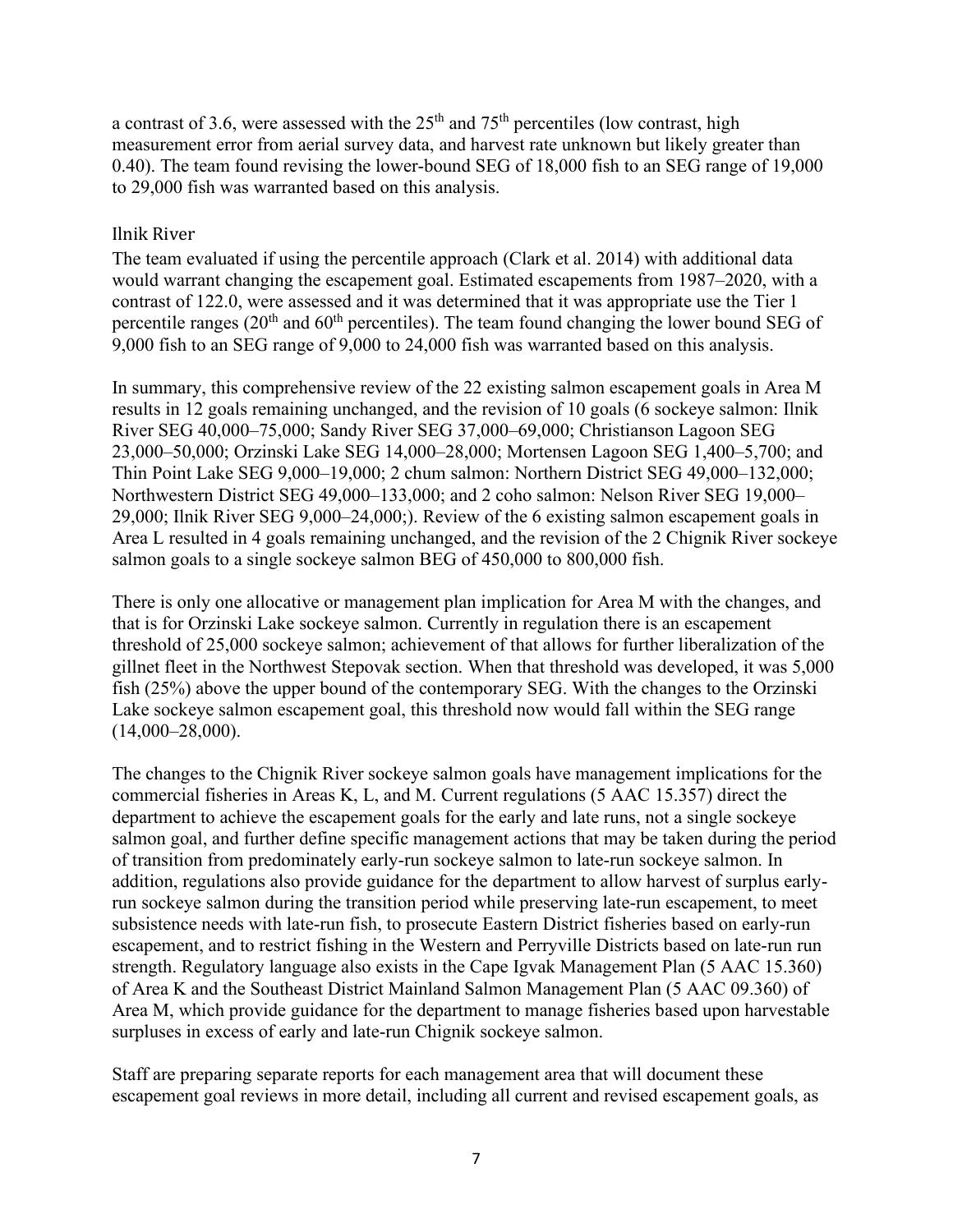well as detailed descriptions of the analyses performed. These reports will be published prior to the 2023 board meeting. In addition, an oral escapement goal report will be presented at the board meeting.

# **REFERENCES CITED**

- Clark, R. A., D. M. Eggers, A. R. Munro, S. J. Fleischman, B. G. Bue, and J. J. Hasbrouck. 2014. An evaluation of the percentile approach for establishing sustainable escapement goals in lieu of stock productivity information. Alaska Department of Fish and Game, Fishery Manuscript No. 14-06, Anchorage.
- Hamazaki, T. 2022. Pacific salmon escapement goal analysis. (source: https://hamachan.shinyapps.io/Spawner\_Recruit\_Bayes/)
- Griffiths, J. R., D. E. Schindler, and L.W. Seeb. 2013. How stock of origin affects performance of individuals across a meta-ecosystem: an example from sockeye salmon. PLoS ONE 8(3): e58584. doi:10.1371/journal.pone.0058584
- Munro, A. R. 2018. Summary of Pacific salmon escapement goals in Alaska with a review of escapements from 2009 to 2017. Alaska Department of Fish and Game, Fishery Manuscript Series No. 18-04, Anchorage.
- Fox, E. K. C., and C. J. Whiteside. 2020. South Alaska Peninsula salmon annual management report, 2019 and the 2018 subsistence fisheries in the Alaska Peninsula, Aleutian Islands, and Atka-Amlia Islands management areas. Alaska Department of Fish and Game, Division of Commercial Fisheries, Regional Information Report 4K20-10, Kodiak.
- Schaberg, K. L., D. A. Tracy, M. B. Foster, and M. Loewen. 2015a. Review of salmon escapement goals in the Chignik Management Area, 2015. Alaska Department of Fish and Game, Fishery Manuscript Series No. 15-02, Anchorage
- Schaberg, K. L., D. A. Tracy, H. Finkle, M. L. Wattum, and M. B. Foster. 2015b. Review of salmon escapement goals in the Alaska Peninsula and Aleutian Islands Management Areas, 2015. Alaska Department of Fish and Game, Fishery Manuscript No. 15-03, Anchorage.
- Schaberg, K. L., M. B. Foster, and A. St. Saviour. 2019a. Review of salmon escapement goals in the Chignik Management Area, 2018. Alaska Department of Fish and Game, Fishery Manuscript Series No. 19-02, Anchorage.
- Schaberg, K. L., H. Finkle, M. B. Foster, A. St. Saviour, and M. L. Wattum. 2019b. Review of salmon escapement goals in the Alaska Peninsula and Aleutian Islands Management Areas, 2018. Alaska Department of Fish and Game, Fishery Manuscript No. 19-01, Anchorage.
- Walsworth, T. E., D. E. Schindler, J. R. Griffiths, and C. E. Zimmerman. 2015. Diverse juvenile life-history behaviours contribute to the spawning stock of an anadromous fish population. Ecology of Freshwater Fish 24 (2): 204-213*.* DOI: 10.1111/eff.12135
- Walsworth, T. E., J. R. Baldock, C. E. Zimmerman, and D. E. Schindler. 2020. Interaction between watershed features and climate forcing affects habitat profitability for juvenile salmon. Ecosphere 11(10):e03266. 10.1002/ecs2.3266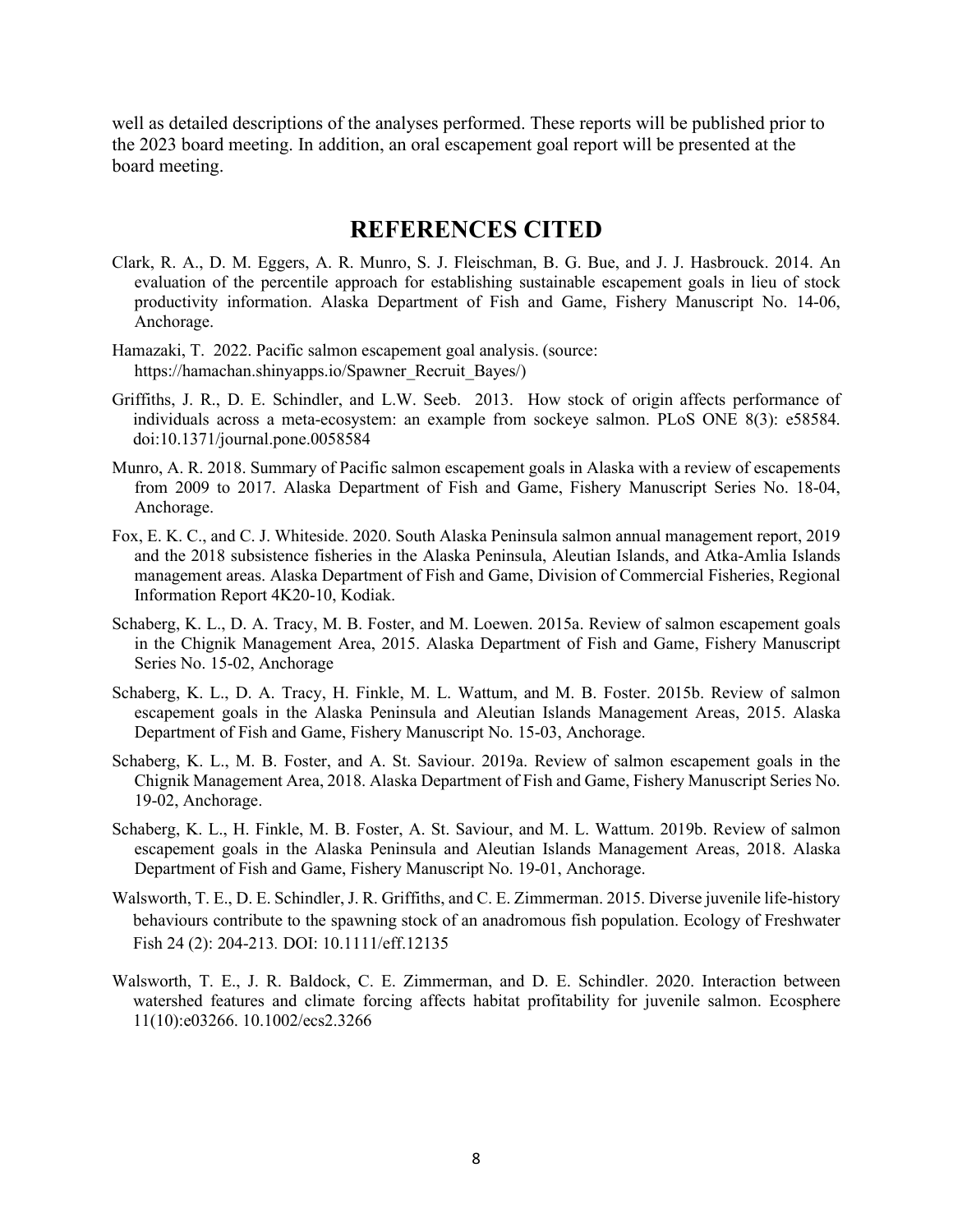#### Table 1. Escapements from 2012 to 2020, escapement goals, and 2023 revisions for salmon stocks in the Chignik Management Area (CMA).

|                                                                            | 2020 Goal Range                                                       |                                |            | Initial                  | <b>Escapement</b> <sup>a</sup> |         |         |         |         |         |           |         |         | 2023 EG<br>Revisions         |
|----------------------------------------------------------------------------|-----------------------------------------------------------------------|--------------------------------|------------|--------------------------|--------------------------------|---------|---------|---------|---------|---------|-----------|---------|---------|------------------------------|
|                                                                            | Lower                                                                 | Upper                          | Type       | Year                     | 2012                           | 2013    | 2014    | 2015    | 2016    | 2017    | 2018      | 2019    | 2020    |                              |
| <b>KING SALMON</b>                                                         |                                                                       |                                |            |                          |                                |         |         |         |         |         |           |         |         |                              |
| Chignik River <sup>b</sup>                                                 | 1,300                                                                 | 2,700                          | <b>BEG</b> | 2002                     | 1,349                          | 1,153   | 2,795   | 1,954   | 1,743   | 1,137   | 825       | 1,517   | 1,278   | No Change                    |
| <b>CHUM SALMON</b>                                                         |                                                                       |                                |            |                          |                                |         |         |         |         |         |           |         |         |                              |
| Entire Chignik Area                                                        | 45,000                                                                | 110,000                        | SEG        | 2016                     | 93,800                         | 109,900 | 46,720  | 123,400 | 69,900  | 96,900  | 33,400    | 98,000  | 39,675  | No Change                    |
| <b>COHO SALMON</b>                                                         |                                                                       |                                |            |                          |                                |         |         |         |         |         |           |         |         |                              |
|                                                                            | There are no coho salmon stocks with escapement goals in Chignik Area |                                |            |                          |                                |         |         |         |         |         | No Change |         |         |                              |
| PINK SALMON                                                                |                                                                       |                                |            |                          |                                |         |         |         |         |         |           |         |         |                              |
| Entire Chignik Area (odd year)                                             | 260,000                                                               | 450,000                        | SEG        | 2016                     |                                | 231,800 |         | 404,000 |         | 586,000 |           | 415,300 |         | No Change                    |
| Entire Chignik Area (even year)                                            | 170,000                                                               | 280,000                        | <b>SEG</b> | 2016                     | 111,000                        |         | 87,240  |         | 68,100  |         | 41,900    |         | 118,496 | No Change                    |
| <b>SOCKEYE SALMON</b>                                                      |                                                                       |                                |            |                          |                                |         |         |         |         |         |           |         |         |                              |
| Chignik River Early Run                                                    | 350,000                                                               | 450,000                        | <b>BEG</b> | 2014                     | 353,441                        | 386,782 | 360,381 | 534,088 | 418,290 | 453,257 | 263,979   | 345,918 | 137,213 | Single system<br>wide BEG of |
| Chignik River Late Run <sup>c</sup><br>$-0.1$ $-1$ $-11$ $-11$ $-11$ $-11$ | 200,000                                                               | 400,000<br>$\cdot$ $\cdot$ 1 1 | <b>SEG</b> | 2008<br>$\sim$ $\cdot$ 1 | 358,948                        | 369,319 | 291,228 | 589,809 | 348,023 | 339,303 | 275,718   | 336,077 | 193,765 | 450,000-800,000              |

<sup>a</sup> Shaded cells indicate the escapement did not meet the lower end of the current escapement goal.

 $\circ$ 

<sup>b</sup> King salmon escapement estimated for Chignik include an estimated 100 kings harvested above the weir as harvest estimates are typically not available for Chignik sport harvest.

 $\degree$  The Chignik River late-run sockeye escapement objective includes the late-run sockeye salmon SEG (200,000 – 400,000) plus an additional 10,000 fish in August and 10,000 fish in September to ensure inriver harvest opportunities above the weir.